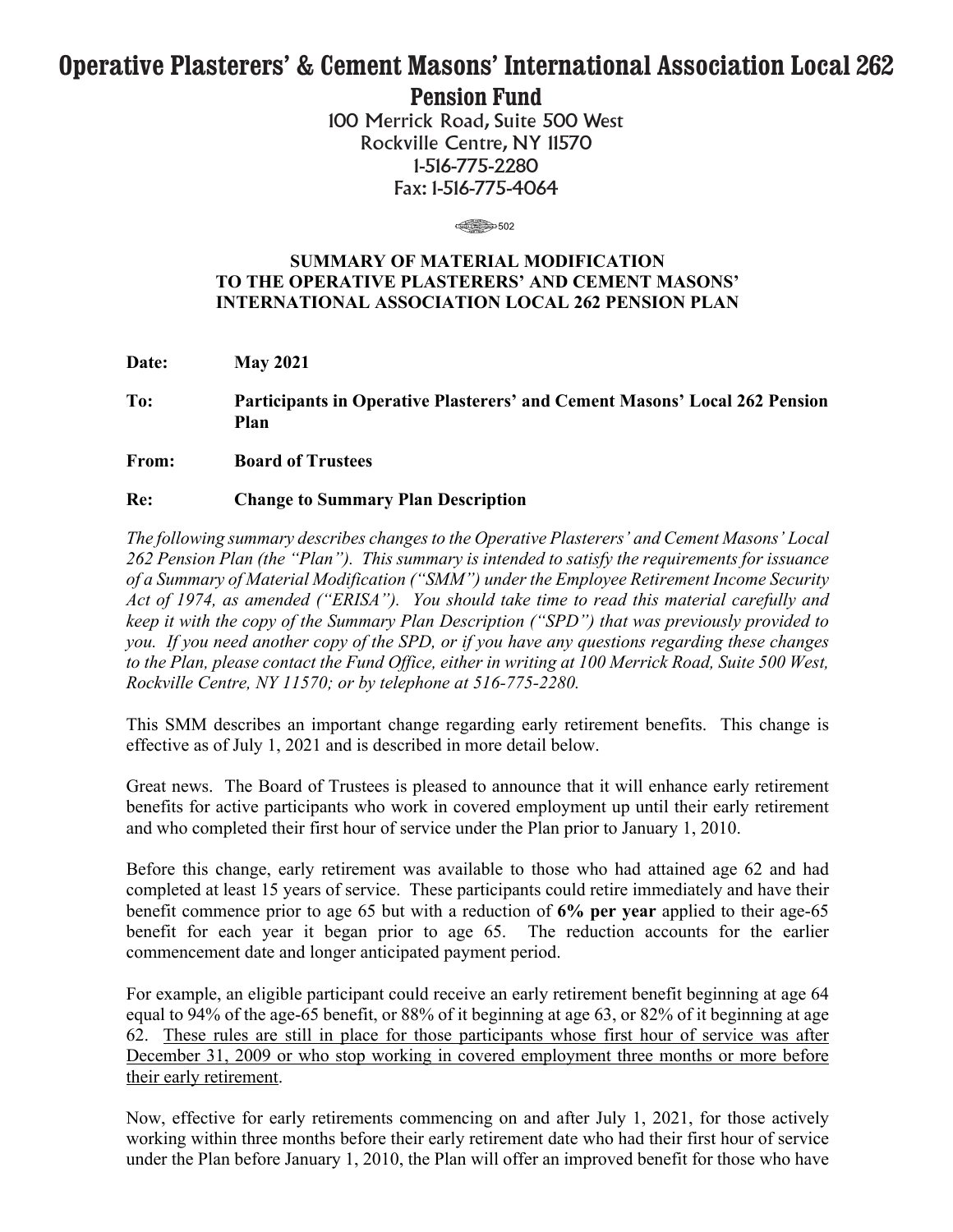attained age 62 and completed at least 15 years of service. The early retirement reduction is being changed to **3% per year reduced** (from 6%), so that an eligible participant can receive an early retirement benefit beginning at age 64 equal to 97% of the age-65 benefit, or 94% of it beginning at age 63, or 91% of it beginning at age 62. And, a participant with his first hour of service prior to January 1, 2010 who attains age 62 with at least 20 years of service can receive an unreduced early-retirement benefit, *i.e.*, the age-65 benefit can be received as early as age 62 with no reduction.

No changes to the Plan are being made if your first hour of service under the Plan occurred after December 31, 2009 or if you stop working in covered employment at any time three months or more before your early retirement date.

\* \* \*

In accordance with this change, the sub-section entitled "Early Retirement Pension" on page 11 of the SPD is amended by adding the following language after the example:

Early Retirement for Those Whose First Hour of Service under the Plan was before January 1, 2010 and Whose Retirement Commences on and after July 1, 2021:

Effective for early retirements commencing on and after July 1, 2021, for those actively working within three months before their early retirement date who had their first hour of service under the Plan before January 1, 2010, the Plan will offer an improved benefit for those who have attained age 62 and completed at least 15 years of service. The amount of your Early Retirement Pension will be calculated in the same manner as a Normal Pension, but will be reduced by  $\frac{1}{4}$  of 1% for each month you are younger than age 65 to reflect your age at early retirement. And, a participant with his first hour of service prior to January 1, 2010 who attains age 62 with at least 20 years of service can receive an unreduced early retirement benefit, *i.e.*, the age-65 benefit can be received as early as age 62 with no reduction.

## *For example*:

Pete (from the Normal Pension calculation example) has at least 15 Years of Service but less than 20 Years of Service, and he decides to retire on July 2, 2021 at age 62. Also, note Pete had his first hour of service *before* January 1*,* 2010. Pete's Early Retirement Pension would be \$1,516.96 (his Normal Pension) reduced by  $\frac{1}{4}$  of 1% for every month he is younger than age 65. If he wants to begin at age 62, a full 36 months younger than age 65, the \$1,516.96 benefit is reduced for early retirement as follows:

> 36 times  $0.0025 = 0.09$  $$1,516.96$  times  $0.09 = $136.53$  reduction  $$1,516.96$  minus  $$136.53 = $1,380.43$

The amount of Pete's Early Retirement Pension benefit commencing at age 62 is **\$1,380.43.**